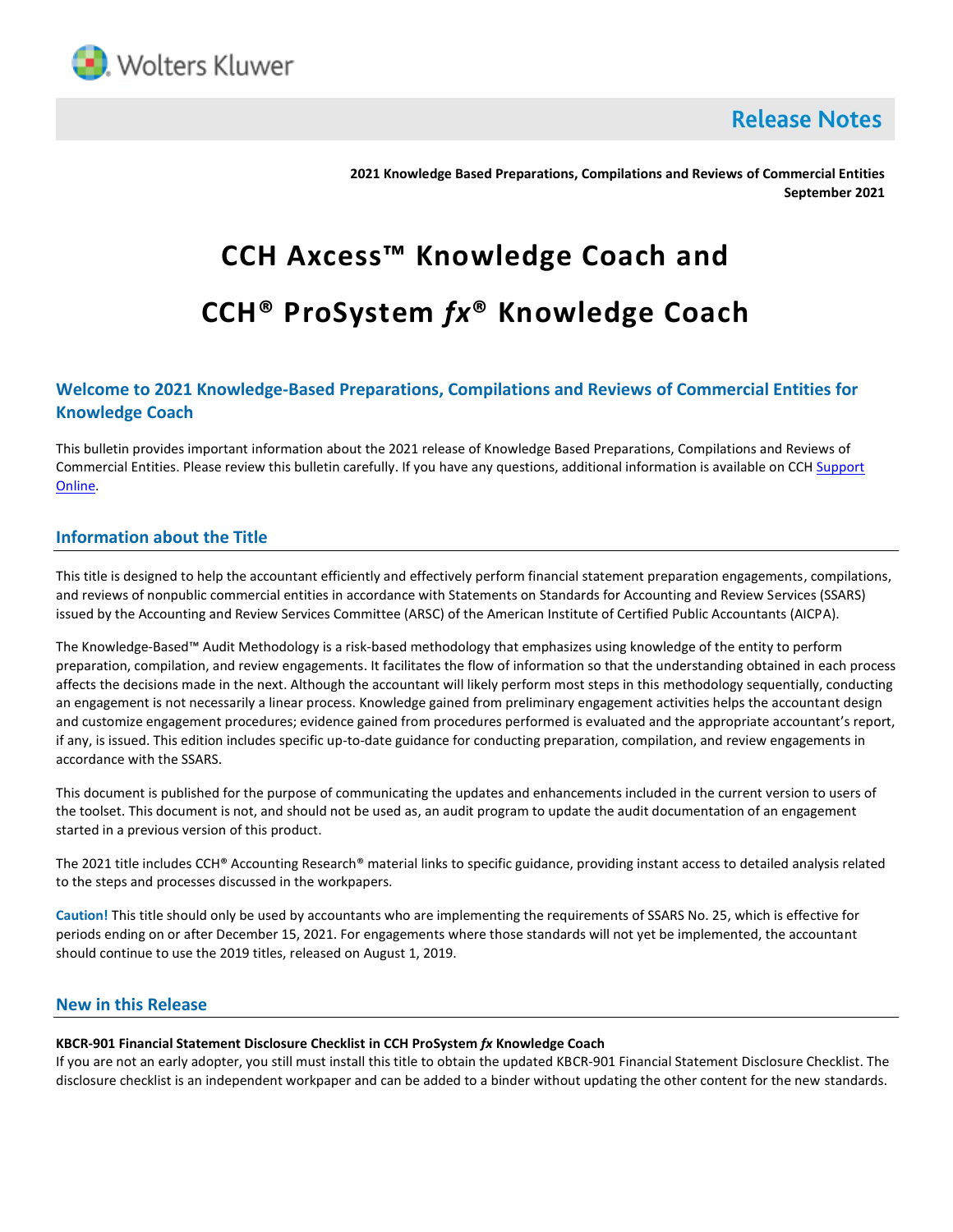After installing, if you choose not to release the title, there are three options for inserting the updated disclosure checklist into a binder:

**Note:** Each of these options requires a staff member or group to have the "Insert Workpapers from Unreleased Titles" right, which can be assigned in the ADMIN module. The staff with this right are noted as "select staff members" in the options below.

- Select staff members can insert the updated checklist and delete the existing checklist from the binder. The new checklist will not include any of the prior responses. However, the user can refer to the checklist in the prior year binder and copy/paste any relevant information.
- Select staff members can use the Update Knowledge Coach Content feature to update to the 2021 checklist. To do this, first check in all workpapers except KBCR-901 Financial Statement Disclosures Checklists to avoid accidentally updating other workpapers. Then, right-click on KBCR-901 in the binder and select **Update Knowledge Coach Content > Update Selected Knowledge Coach Workpapers** to update only the disclosure checklist to the 2021 version. This option retains responses from the prior year other than the tailoring questions (table of contents).

**Note**: If other forms are accidently updated, the changes cannot be undone.

• Select staff members can create a binder template with just the updated disclosure checklist. Then, other staff members can copy and paste the disclosure checklist from the template into the client engagement binders. The new checklist will not include any of the prior responses. However, the user can refer to the checklist in the prior year binder and copy/paste any relevant information.

### **2021 Edition of Knowledge-Based Preparations, Compilations and Reviews of Commercial Entities**

This edition features numerous enhancements, including:

- Enhancing instructions and procedures throughout the toolset to improve workflow.
- Adding new CORs as follows:
	- COR-201F Engagement Letter: Compilation of Financial Statements Prepared in Accordance with the Cash-Bases of Accounting
	- COR-905 Communicating Significant Review Matters/Findings

## **CCH® ProSystem** *fx***® Engagement 2020 Compatibility**

This title can be installed on Engagement v2020 by first installing the Engagement v2020.2.4 Update. The latest update can be downloaded via CCH Software Delivery Manager. This update allows you to use the 2021 content without installing Engagement v2020 until your firm plans to update.

## **CCH Axcess Knowledge Coach Instructions and Information**

No installation is necessary. Once released, the title will be available for use after login. See the help topic Updating Industry Content to the [Latest Version](https://knowledgecoach.cchaxcess.com/Knowledge-Coach/Content/Engagements/Eng-Update-content.htm) for instructions about applying the updated title.

## **CCH ProSystem** *fx* **Knowledge Coach Instructions and Information**

#### **Updating Your Title**

If you are updating from a previous version of this title, review **Help > Knowledge Coach Help Topics**, then select "Updating to the Latest Version of a Workpaper" from the table of contents.

#### **Best Practices**

• Save changes to workpapers before closing the workpaper or the binder to ensure data is correctly updated.